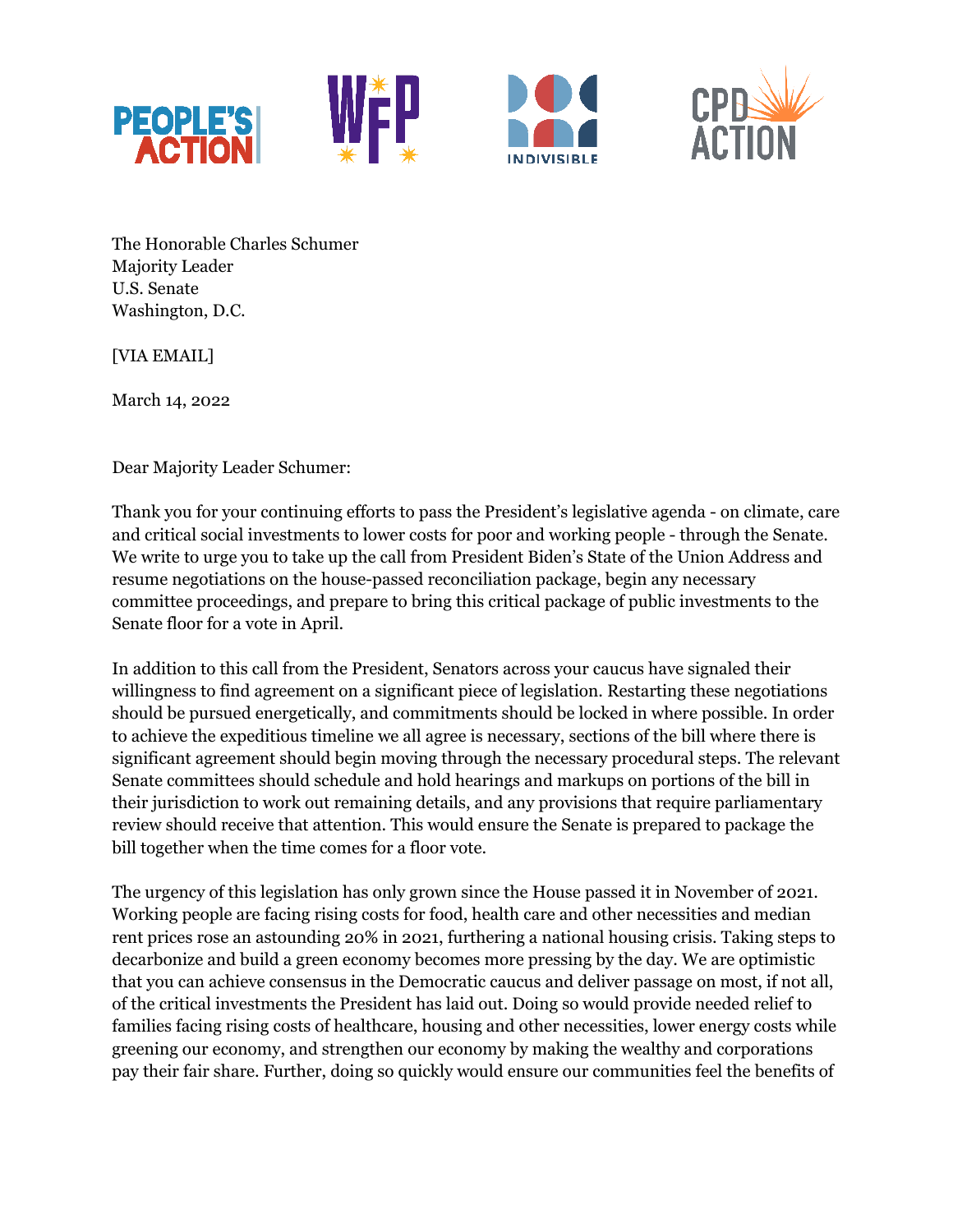these investments sooner, which is especially important for programs that may take some time to implement.

We appreciate your efforts to enact bold investments in our communities in order to begin to solve some of our society's biggest challenges and now is the moment to do everything in your power to ensure that we get the best, most inclusive reconciliation bill possible across the finish line. These investments will be paid for so long as you make corporations and the rich pay their fair share in taxes. We look forward to working with you to rebuild the momentum around this critical legislation that will help to rebuild trust in the ability of our government to deliver for our people.

Thank you for your consideration. Please let us know how we can assist in getting this legislation to the President's desk.

Sincerely,

People's Action Indivisible The Working Families Party The Center for Popular Democracy

# **NATIONAL ORGANIZATIONS**

AFGE Local 704 Americans for Tax Fairness Asian Pacific American Labor Alliance, AFL-CIO Center for Law and Social Policy (CLASP) Center for LGBTQ Economic Advancement & Research (CLEAR) Center for the Blue Economy CODEPINK Communications Workers of America (CWA) Demos Economic Policy Institute Groundwork Action Health Care Voices Japanese American Citizens League Labor Network for Sustainability Main Street Alliance National Council of Asian Pacific Americans (NCAPA) National Council of Jewish Women Network Lobby for Catholic Social Justice Our Revolution Oxfam America P St/Progressive Change Campaign Committee PolicyLink Progressive Democrats of America Sierra Club Social Security Works Sojourners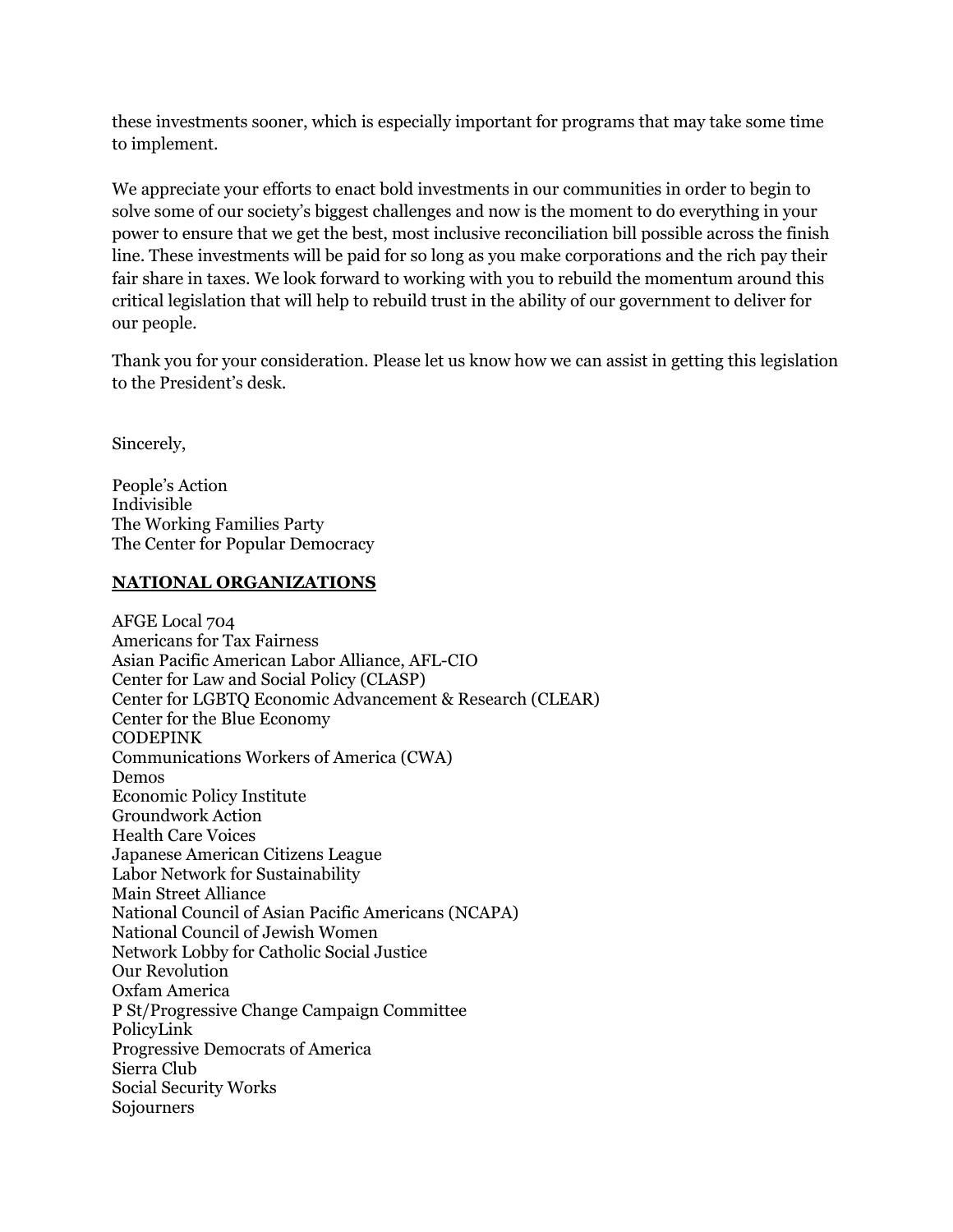Sunrise Movement Take on Wall Street UltraViolet United for Respect Women's March Worker Power Coalition

#### **STATE & LOCAL ORGANIZATIONS**

ALABAMA Hometown Action

ALASKA Alaskans Take a Stand

ARIZONA Living United for Change in Arizona (LUCHA) UNITE HERE Local 11

ARKANSAS Arkansas Community Organizations

CALIFORNIA ACCE Action Center for Policy Initiatives San Francisco Rising UNITE HERE Local 11 Working Partnerships USA

COLORADO Colorado Working Families Party UNE

**CONNECTICUT** Connecticut Citizen Action Group Connecticut Working Families Make the Road Action-CT

DELAWARE Delaware Working Families Party Delawareans for Social and Economic Justice Network Delaware

DISTRICT OF COLUMBIA Spaces in Action

**FLORIDA** New Florida Majority (NewFM) Organize Florida (OF)

**GEORGIA**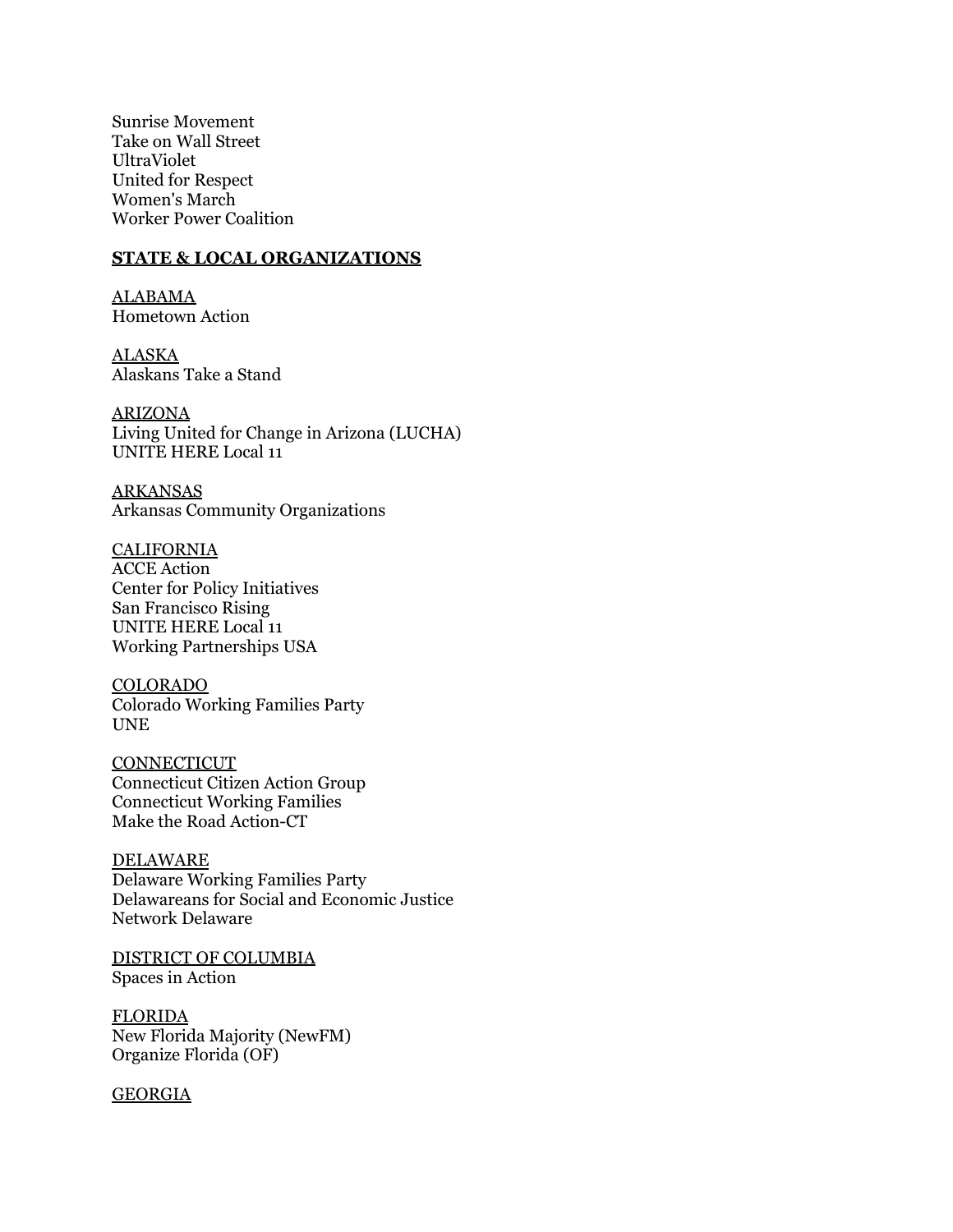New Georgia

IDAHO United Vision for Idaho

ILLINOIS Action Now Jane Addams Senior Caucus Kenwood Oakland Community Organization ONE Northside The People's Lobby

INDIANA Hoosier Action

IOWA Iowa Citizens for Community Improvement

KANSAS Kansas People's Action

**KENTUCKY** Kentuckians For The Commonwealth

LOUISIANA Step Up Louisiana Action

MAINE Maine People's Alliance

MARYLAND CASA in Action Maryland Communities United Progressive Maryland

MASSACHUSETTS Neighbor to Neighbor Massachusetts

MICHIGAN Detroit Action Flint Rising Michigan People's Campaign Michigan United

**MINNESOTA** Centro de Trabajadores Unidos en la Lucha Take Action Minnesota

MISSOURI Communities Creating Opportunity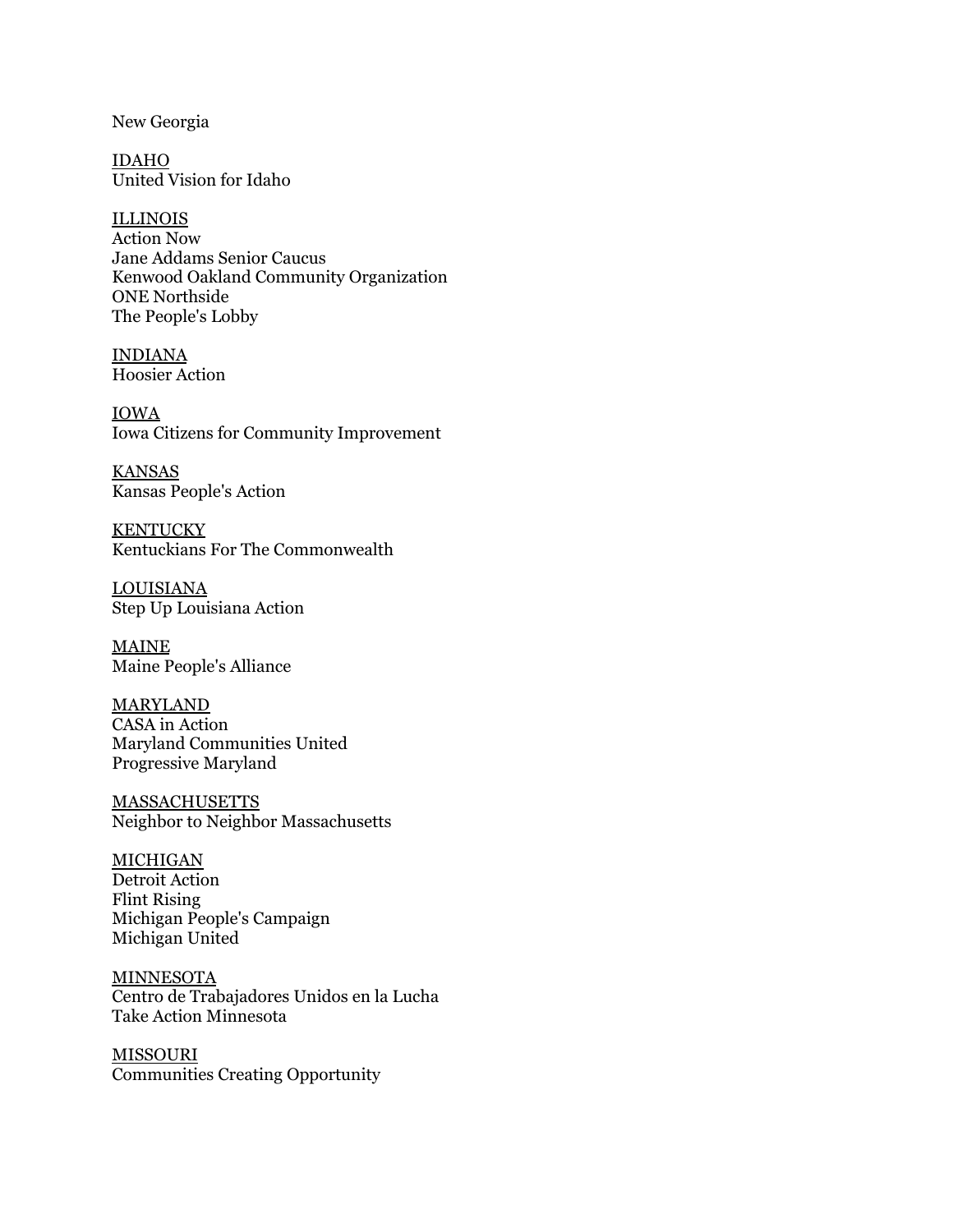MONTANA Montana Human Rights Network

NEVADA Make the Road Nevada Progressive Leadership Alliance of Nevada Action Fund (PLAN Action Fund)

## NEW HAMPSHIRE

350 New Hampshire New Hampshire Youth Movement Rights & Democracy (VT and NH)

NEW JERSEY Make the Road Action in New Jersey

NEW MEXICO New Mexico Working Families Party Organizers in the Land of Enchantment (OLÉ)

NEW YORK

Citizen Action NY Churches United for Fair Housing Community Voices Heard Make the Road New York New York Communities for Change (NYCC) New York Working Families Party Strong Economy For All Coalition Sunrise NYC VOCAL-NY

NORTH CAROLINA Action NC Down Home NC

OHIO Communities United For Action River Valley Organizing Stand Up for Ohio / Ohio Organizing Campaign

**OREGON** Pineros y Campesinos Unidos del Noroeste, Oregon's Farmworker Union

PENNSYLVANIA 215 People's Alliance CASA in Action Center for Coalfield Justice Make the Road Pennsylvania Pennsylvania Stands Up

PUERTO RICO Taller Salud